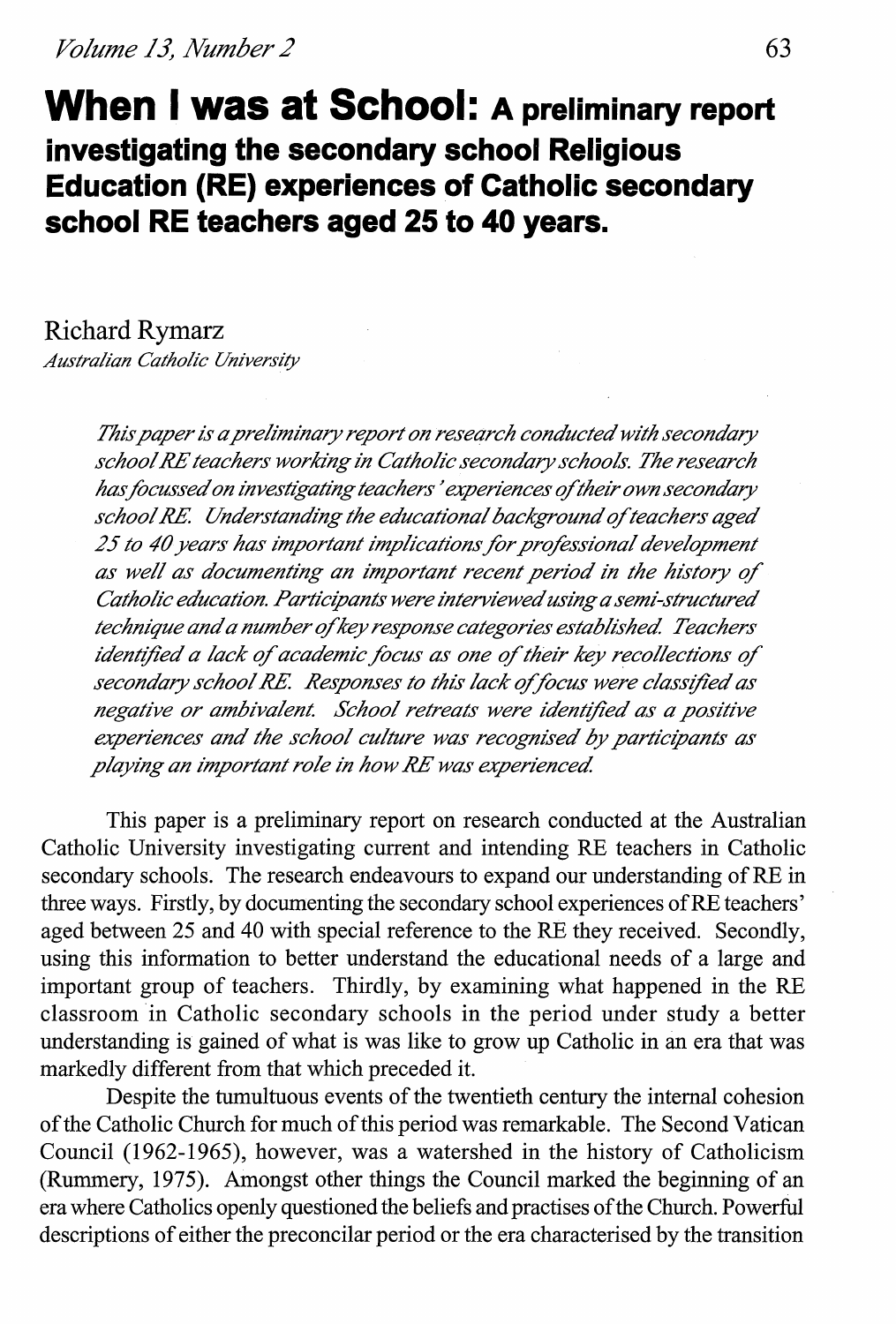between pre and post conciliar practises form an important part of the history of Catholic education in this country as well as in other Western societies (Massam, 1996). Being part of a wider all-embracing social network was a characteristic feature of Catholic life in the pre conciliar period (Campion, 1982). A critical aspect of passing on Catholic identify in this era was the Catholic secondary school and the sense of religious certainty that this conveyed. Here is how one prominent Catholic writer expresses it:

I had been brought up a practising Catholic and the social and cultural setting of my life was steady as a rock. There was no need for the Bible, as I had the Pope, the Bishop, the Priest and weekly Mass. *My belief system came from the family and a Catholic schooling.* (my italics) (Moloney, 1998:168)

Pivotal in this inculturation process was RE, which was catechetical, strongly didactic and laid great importance on familiarity with the content of locally produced catechisms (Hamilton, 1981). The catechetical methodology had been a feature of RE in Catholic schools since their inception in the nineteenth century. The transition from catechetical styles of instruction to kerygmatic and life centred approaches was a characteristic of religious education in Catholic secondary schools in the 70's and  $80's$  (Ayel, 1981:110-120; Ryan, 1997). The kerygmatic movement with its emphasis on Scripture as a means to proclaim the "Good News" and the far greater importance given to the life experience of students as an integral part ofRE effected major changes in classroom practise in Catholic secondary schools. What effect these paradigmatic changes had on students has not been systematically reported. Preliminary work conducted as part of this research project indicated that many post-conciliar teachers, that is those who attended Catholic schools after the Second Vatican Council, did not have strong recollections or experiences of their own secondary school RE. This was significant simply because it made such a strong contrast with teachers who are only, relatively speaking a little older. The lack of research data on teachers under 40 years of age indicates a significant gap in the history of Catholic education in this country. As well as historical significance this research has important implications for future planning and policy implementation. The post-conciliar generations will be significant figures not just in Catholic education in the third millennium but in all aspects of Church life. A better understanding of some of their formative experiences will assist those involved in providing training and support to this group and also provide a better understanding of their interests and concerns about RE.

# **Method**

Participants in this study are either working in Catholic secondary schools teaching RE or completing a graduate diploma in education including a RE method. The selection criteria for participants included the following: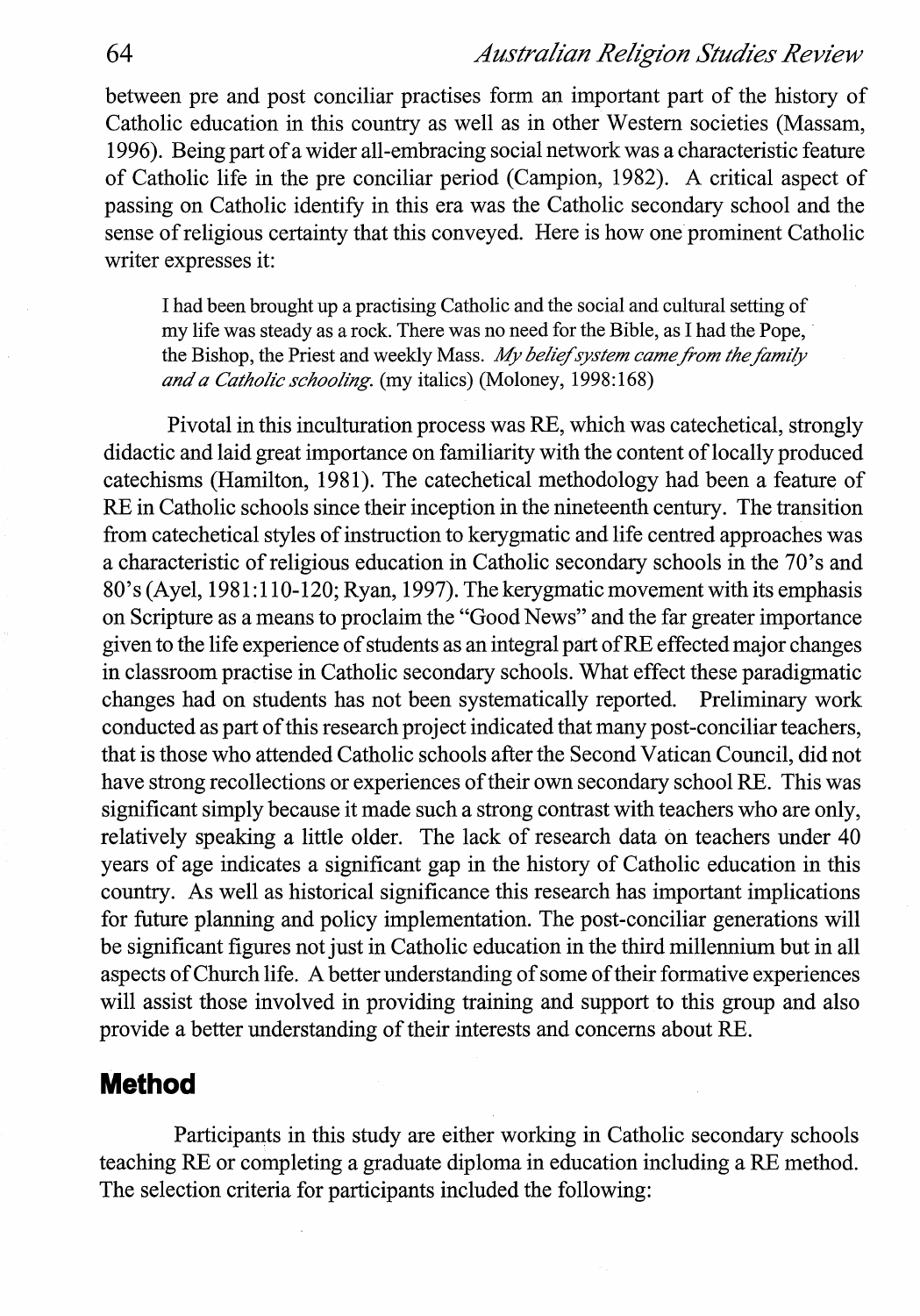- Catholics aged between 25 and 40 years
- have taught or intend to teach RE in a Catholic secondary school
- attended a Catholic secondary school
- willing to talk about their experiences of secondary school RE

The principal research tool is the semi-structured interview which utilises a series of focus questions to keep the interview centred around a number of thematic areas (Minichiello, et al, 1992). This interview also style allows forresponse freedom from participants which is important in an underresearched area (Stewart and Cash, 1988). The semi-structured interview is especially well suited in this research because many participants initial recall was poor and the focus question were able to initiate a discussion (Dey, 1993). All interviews were taped and transcribed. At the conclusion of the interview participants completed a short questionnaire. Fifty interviews are planned and this paper reports on responses from thirty-one participants.

# **Results and discussion: a preliminary analysis**

Interviews were analysed and the manifest content identified using common thematic response clustering (Berg, 1989; Ackroyd and Hughes, 1992). Descriptive expressions and responses were categorised into thematic groups (Crotty, 1996). This task was facilitated by use of focus questions which directed interviews. Major response categories were identified and will be discussed in tum along with a series of indicative quotes.

# **1. Lack of Academic Focus**

One of the strongest response clusters in the data so far is the indication that participants viewed RE as lacking an academic focus, certainly in comparison with other subjects. In junior and middle secondary levels this was compounded by the compulsory nature of RE. Indeed RE was often described as non-academic.

I can't remember a lot of what I did because it didn't seem like there was anything concrete. If you asked me what did in what I consider academic subjects, I could tell you from way back in Year 7 to year 12, but RE is a bit hazy. NW 3

I can't say I learnt a lot in religion and about other religions ... .I have no recollection of actual work for RE sort of suggests it was mainly reflective, it wasn't a lot of intellectual development as far as the school went. KC 2

I don't think academically I learnt very much. MM 2

No-one seriously thought about it [RE] in terms of academic endeavour. If you won the RE prize, well you know. SB 4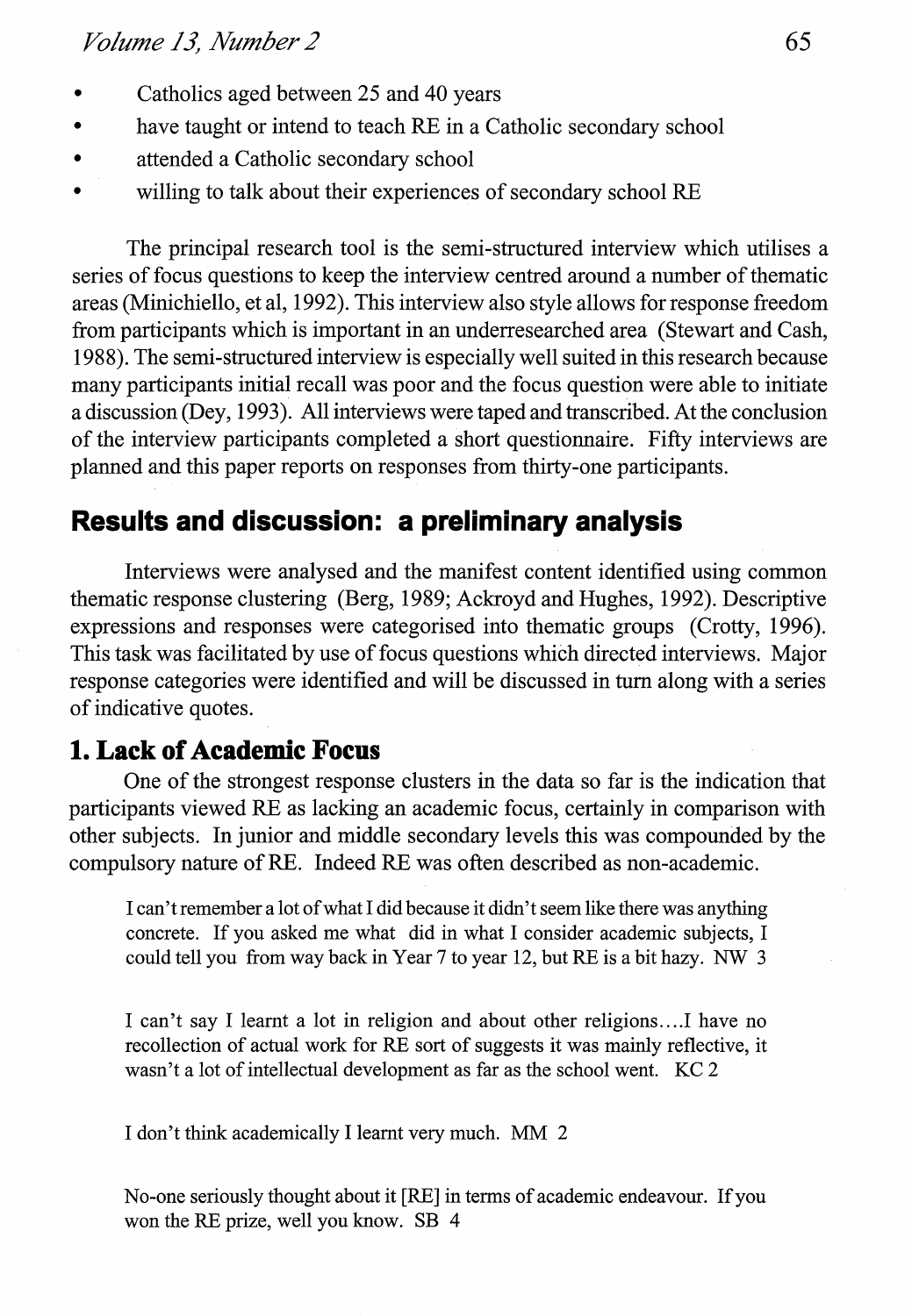Other responses also gave support to the notion that RE lacked academic focus. A number of respondents reported that they could not recall doing RE at all or did it in a highly ameliorated way at senior secondary level.

In Year 12 I was doing my Business subjects at another school and in the morning I had Accounting then RE in the middle and then Economics and I never went to that RE class and my teacher was the Principal who was a nun. When she did not notice or follow up it was like alright a nun, she was the principal she teaches RE if she doesn't care then nobody cares. NW 4, graduated in 1989

At senior school RE was very issue based. We got articles from the newspapers and discussed them. There was lots of discussion but not much framework or proper analysis. SB 5, graduated in 1979

I do not remember doing it [RE}at all in Years 10, II and 12. JD 6, graduated in 1981

In years 11 and 12 attendance was optional and it was a one-hour lesson of RE per week. DW 9, graduated in 1981

We received not a lot of RE classes or instruction for the first four years, but I do remember that in years 11 and 12 there were no RE classes at all. TA 5, graduated in 1978

## **2. Reactions to Lack of Academic Focus**

It is important to emphasise that there were a number of different reactions to what was generally perceived as a lack of depth and sequence in RE. These can be grouped into two categories.

#### **2.1 Negative reactions**

Some participants commented on the lack of academic focus with a sense of loss or wasted opportunity.

RE was a bludge subject. It was always a bludge subject. People didn't mind RE because they didn't have to focus. AS 2

RE was regarded as a bludge. A period when you could just go in and relax. Don't worry about it, fall asleep type of thing. CVD 2

I mean it would have been good to look at the philosophical underpinnings of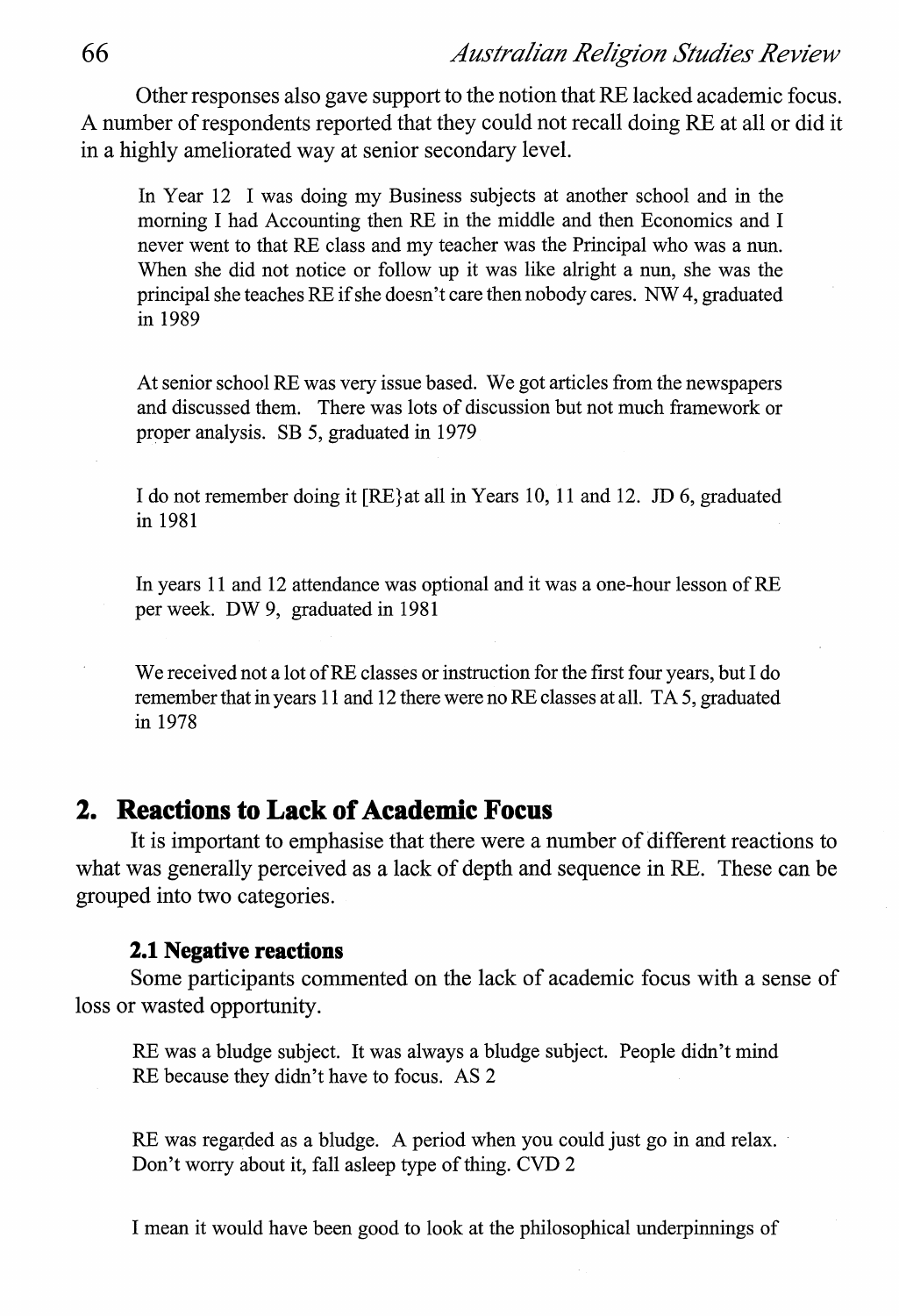the Church and the role of the Greeks and St Augustine, who he was and thing's like that. We didn't and I think that was a real lost opportunity. SB 6

I did feel as though I and the group were being a bit ripped off in that sense. RE wasn't being treated as seriously as it should have been EF 1

### 2.2 **Ambivalent reactions**

A number of participants whilst agreeing that RE lacked academic focus commented that this had some benefit that it made REa different subject that allowed them to feel less pressured and speak openly.

RE was talking more about how we were getting along together and becoming a member of the community. For me that was reassuring and I think it grouped everybody closer together NW 6

I found RE enjoyable. It was not as onerous as maths and science. At times it was relaxing. SB 10

RE was different but I felt it was a good difference. It wasn't 'oh this isn't as worthwhile" it was more "this is something special so we treat it differently" PS 7

The distinction between negative and ambivalent reactions to the lack of academic focus in RE arises from different expectations of the academic standing of the discipline. Those who regarded their secondary school RE as a time of wasted opportunity tended to see RE as a subject with academic credentials and were disappointed by the quality of teaching and learning that they received. Those who did not have academic expectations of RE were more ambivalent in their responses but were unable to articulate a clear rationale for RE aside from the fact that it was different from other subjects and this difference was, on the whole, a good thing.

# **3. Themes in RE**

RE was generally regard as a subject that lacked academic depth and focus. However, a number of specific comments were made about the content of secondary school RE. These can be grouped into five areas: personal development, justice, scripture, teaching of Catholic belief and practise and lastly, sexuality. Each area includes a range of responses, some of which were characterised by difficulties in immediate recall by the participants.

### **3.1 Personal development**

A large amount of the content that participants recalled could be classed as personal development type material. This is a broad characterisation and includes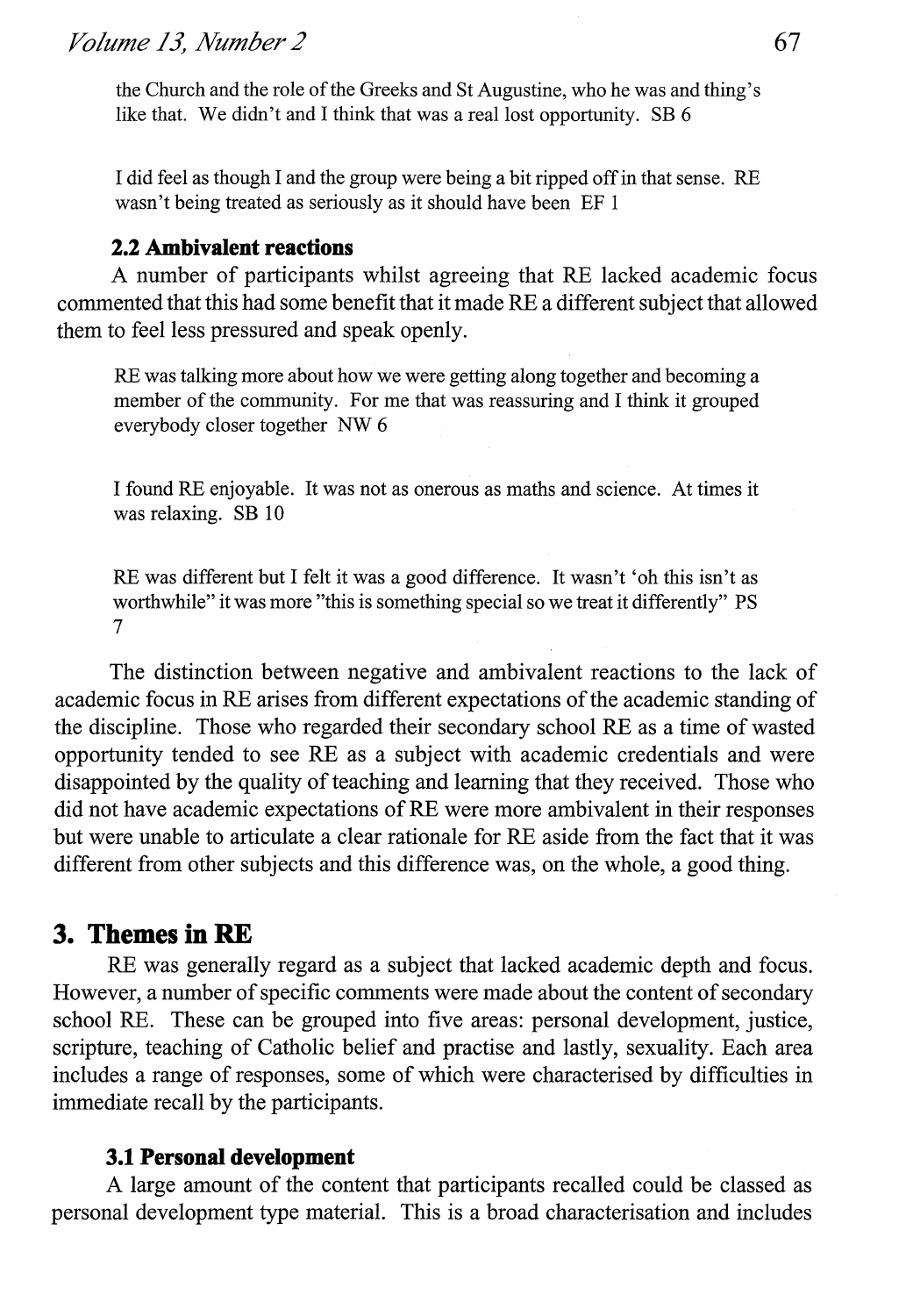areas such personal values and self -esteem, health issues and developing good relationships.

There was a lot of focus on discussing issues. We didn't have a textbook; we didn't look at the bible. RE was based on your own personal development. What you want to do when you leave school. How are your relationships? Are you acting like a Christian person. It was values based. EC 2

I don't really remember a lot about theRE classes. Like I can remember liking probably mid-secondary school the RE classes, but they weren't really in RE it was more development as to the type of person you are. We didn't really discuss religious issues, it was more life issues and was based on that. AS 3

#### 3.2 **Justice**

Social justice was often identified as a topic that was studied at secondary level. Within this category I have included a large number of responses that could be labelled as issue based, such as a schools response to topical issues. Some participants had strong recollections of the justice material they covered in secondary school RE and this was often due to the influence of a teacher.

I did peace and justice which was relatively a new thing. Certainly the first year our school did it ... but we had a very god teacher and it is obvious- I can see it now- the stream of my interest in social justice EF 3

We did Social Justice issues. We looked at, particularly in years 10 and 11, our role in the world ... I don't think we had the education or the analytical ability to really make any decisions, but the teachers were stressing that there were some real moral issues here DB 4

Participants were often unable, however, to be specific about what actual issues or topics were discussed.

#### 3.3 **Scripture**

Teaching approaches to Scripture seemed to be inconsistent. Many respondents commented on the lack of emphasis on Scripture in their secondary schooling.

There was no depth in Scripture study. There was no biblical training that was part of RE. EF 2

Other participants had more favourable experiences of scripture and this was often linked to formal Biblical Studies which from the mid 1980s was available as an option for study at senior level, as a "group 2 subject", in Victorian schools.

Biblical Studies didn't seem so touchy feely lovely dovey stuff. .. It was far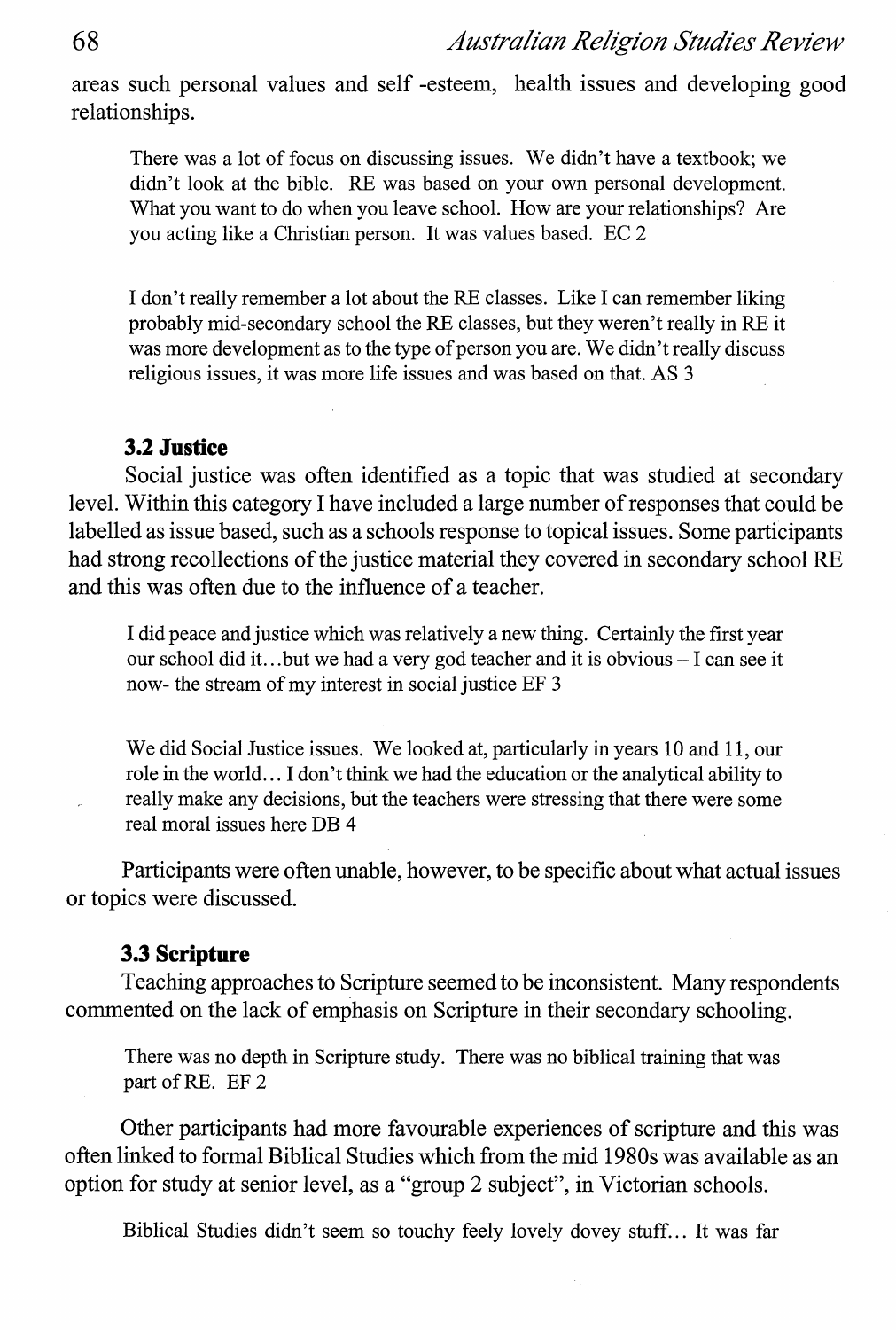more concrete and actually explained some of the things about faith which didn't always come through in RE. Like RE tended to be more decision making, whereas Biblical Studies is more, "here are the first 11 verses of John's gospel, why are they there, etc". It was far more concrete and analytical. CF4

## **3.4 Teaching of Catholic Belief and Practice**

One area where there was a very strong convergence of opinion was the lack of emphasis on teaching what one participant described as Catholic belief and practise in classroom RE. This covered a range of content areas that could be described as theological or philosophical.

Responding to a question on how her school experience has effected the way she intends to teach RE one participant responded

I would have liked teach them what I didn't learn, which is what we believe as Catholics. Why we do some of the things we do? Just black and white stuff, instead of all this lets all be happy and love God because God loves us. Something concrete. NW

In a similar vein here are two responses to a question about what was lacking from the RE they received.

I think the area that I'm pointing to is actually a comprehensive area which is tradition and knowledge of the Faith. I really thought could've been stronger EF

Scripture and Church teaching. Because I think students are quick to criticise and I was probably the same. You know why doesn't the Church do this? But we tend to do this without knowing enough history. Without knowing enough just information full stop. MM 4

These ideas were expressed most often as a missing aspect of RE not a substitute course. The key to a successful program was a balance in presentation.

Looking back ... I suppose it would have been better for me to do more of the Bible and Church beliefs but it is also I suppose the presentation that would be a concern for me...you don't want it to be dry and boring... NC 4

I think as long as we can present a course that balances those things, so they experience the sacraments, they experience the word, they experience the history of the church ... also moral decision making,. Questions about sexuality, about the changing world and where they stand in it CS 5

## **3.5 Sexuality**

The final content area identified were issues clustered around sexuality. These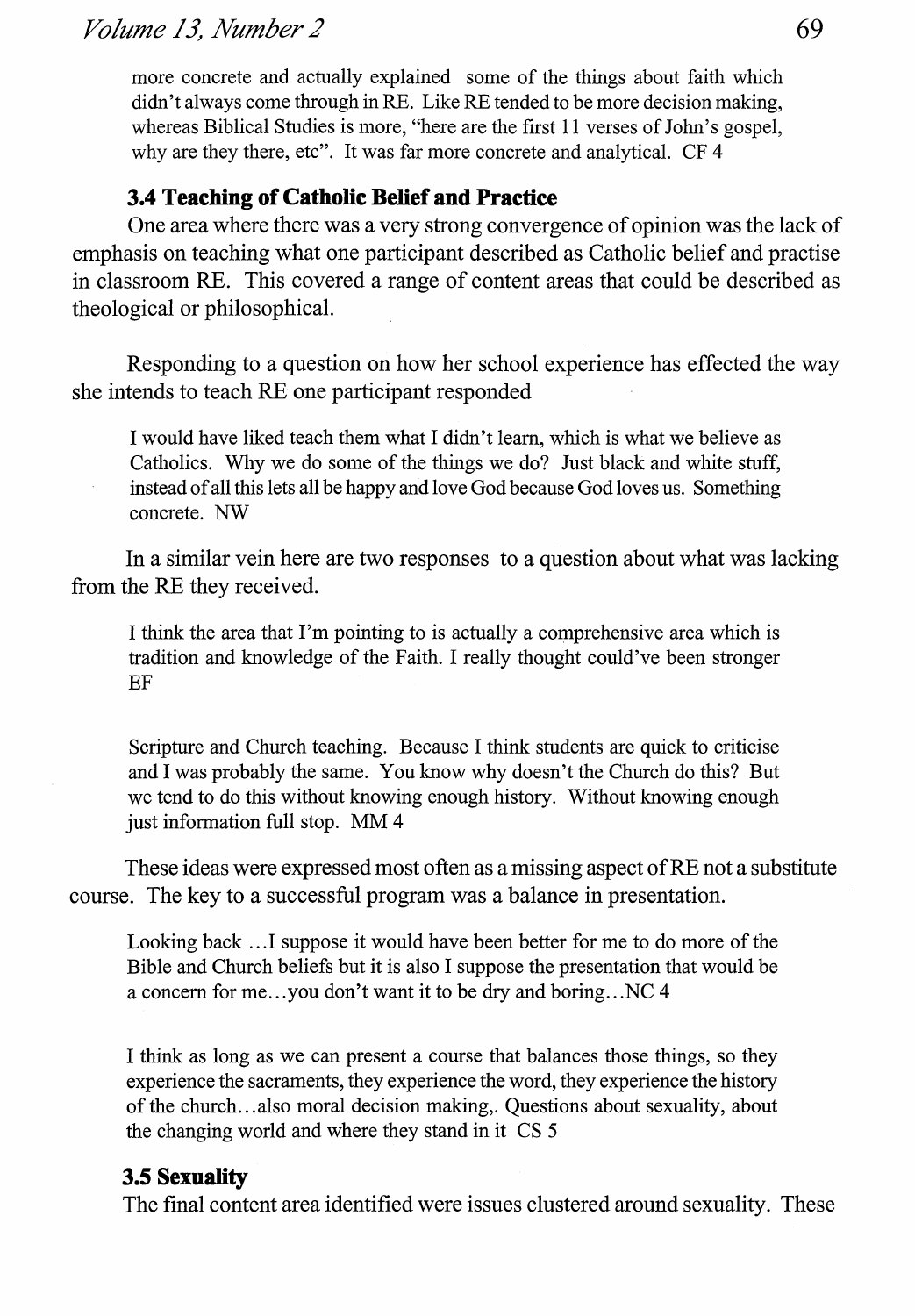tended to be approached in an ad hoc manner and not unsurprisingly the context of the material varied in quality. Given the interest of students in this topic area it is not surprising that it was recalled by some of the participants but the area was not covered systematically.

In year 7 they split the boys and girls up for term 4 and we did sex education and I remember colouring in pictures of the Virgin Mary followed by colouring in pictures of the reproductive organs. DB 1.

I think in year 9 ... I can vaguely remember we did some ethical morality stuff around sexuality education. In classes of 44 co-ed though with 1 teacher who felt pretty uncomfortable it wasn't well covered. JD 4.

### **4. Retreats**

One very positive aspect of RE in the period under study was the reaction to retreats. These had become a feature of both the formal and informal curriculum in Catholic secondary schools in the 1980's. Many participants commented on how they found the retreat experience valuable and rewarding.

I think retreats for schools are a major thing. I think they're great. Being there and doing it made a huge impact on my life. KC 4

Retreat was excellent. They generally got an outside group in and I don't know who they were, but they had young people that seemed almost hippie like that were working with us in small groups. MM 5

The retreat for many students was the highlight of secondary school RE, although it is often not a part of the formal RE curriculum. A number of participants, nonetheless, identified retreats with RE and this may be a reflection on the disparity between the quality of classroom teaching and the retreat experience.

## **5. Importance of School Culture**

Many respondents linked the formal RE program with other aspects of the school culture. School culture can be understood as all the activities that the school promotes both inside and outside the classroom as well as the core values that are articulated by the school community. The perception that many students had of RE was influenced by other aspects of the school culture. Compare these accounts of how the chapel at the school contributed to the life of the college.

I think RE was quite important for a number of reasons. Like there were Masses there that took place not only during school time, but outside school time. The chapel on campus was important. .. students tended to come from surrounding primary school areas, and there would be marriages that would take place there.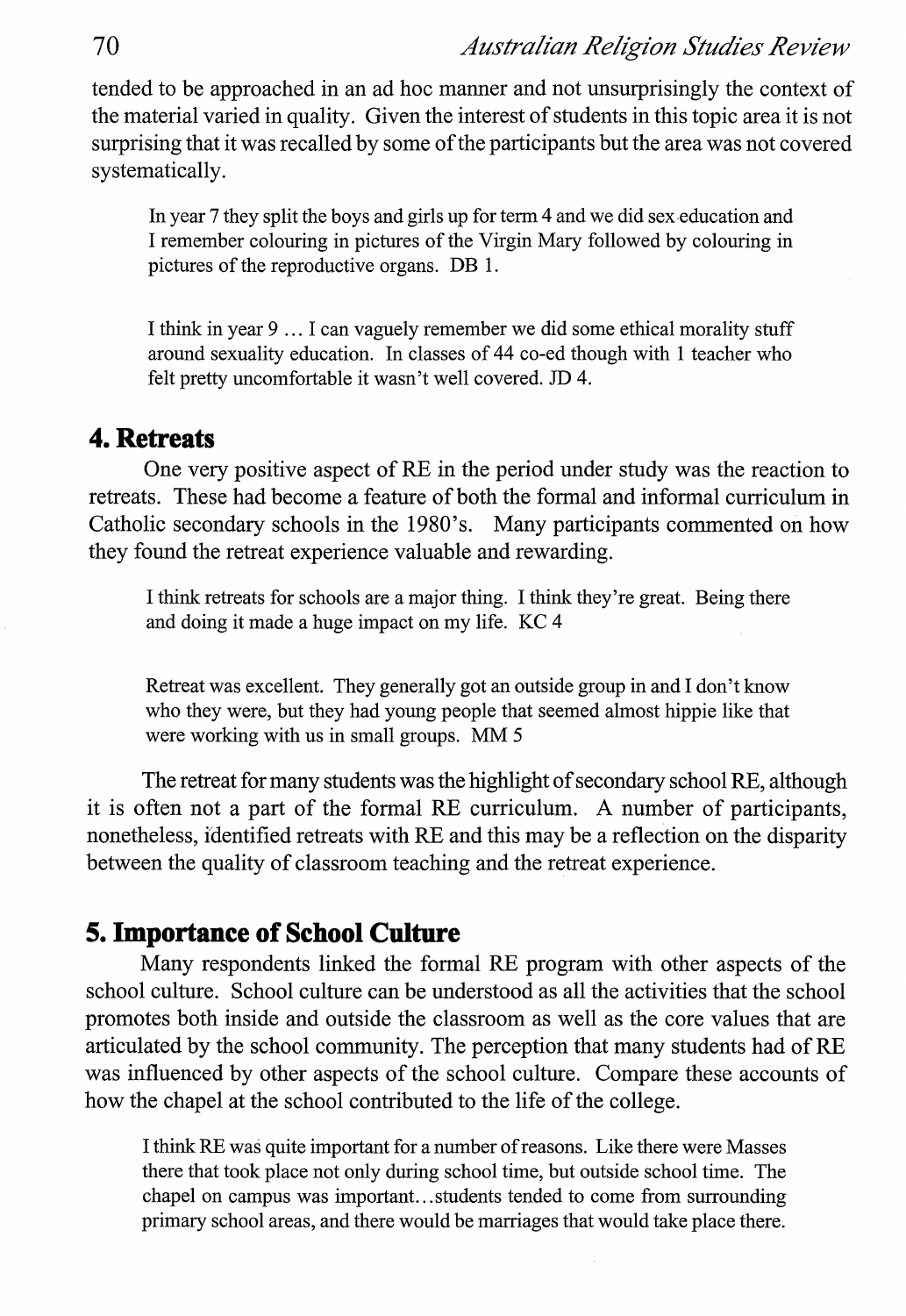At secondary school we never had a school mass. We had a chapel that was very small that I remember going into perhaps once or twice. EF 4

The culture of the school had a very spiritual aspect to it. Just the whole set up of the school. Like the areas to go and pray by yourself. It has a little chapel the girls can go to and pray at any time of the day. MM I

# **Conclusion**

On the basis of the results so far it is clear that a number of important issues are emerging. By far the most dominant finding is the lack of academic focus associated with RE in Catholic secondary schools in the period under review. This has important implications for how teachers from this age group are in-serviced and their special needs. Given RE teachers lack of relevant undergraduate degrees this lack of background may be compounded by a weak educational experience ofRE in secondary school. It is important in this regard not to make assumptions about the level of content knowledge that RE teachers bring to specialised in-service training in RE. A lack of understanding of theological and other technical language may be one manifestation of inadequate secondary education coupled with absence of formal undergraduate study.

One important question springing from this lack of academic focus in secondary school RE in the period under study is what conditions allowed it to occur? I think two elements are crucial. Firstly, the transition from didactic instructional styles of teaching to life experiences models was well under way in the period under investigation. This transition could have brought with it a level of confusion about what should be taught and how it should be taught in Catholic secondary schools at an organisational level. The lack of a clear educational rationale for RE in Catholic secondary schools could have effected teaching and learning in Catholic secondary classrooms. Secondly the lack of content material is indicative of a teacher body that was lacking in the necessary preparation to teach RE well (Rymarz, 1997:43-47 ). A key aspect of this is familiarity with content material. If teachers lack background and confidence they tend to avoid certain areas and are attracted to others (Rymarz, 1999:48-52). The content areas identified in this study that were approached in Catholic secondary schools in the 1970's and 1980's: personal development, scripture and social justice are areas were RE teachers, even relatively untrained ones, have some affinity. However, in order to cover these topics thoroughly requires content background. If we consider how the study of scripture was reported in this study we can see a lack of depth which is indicative of teachers not being sufficiently well versed to extend students even though they are prepared to introduce the topic. The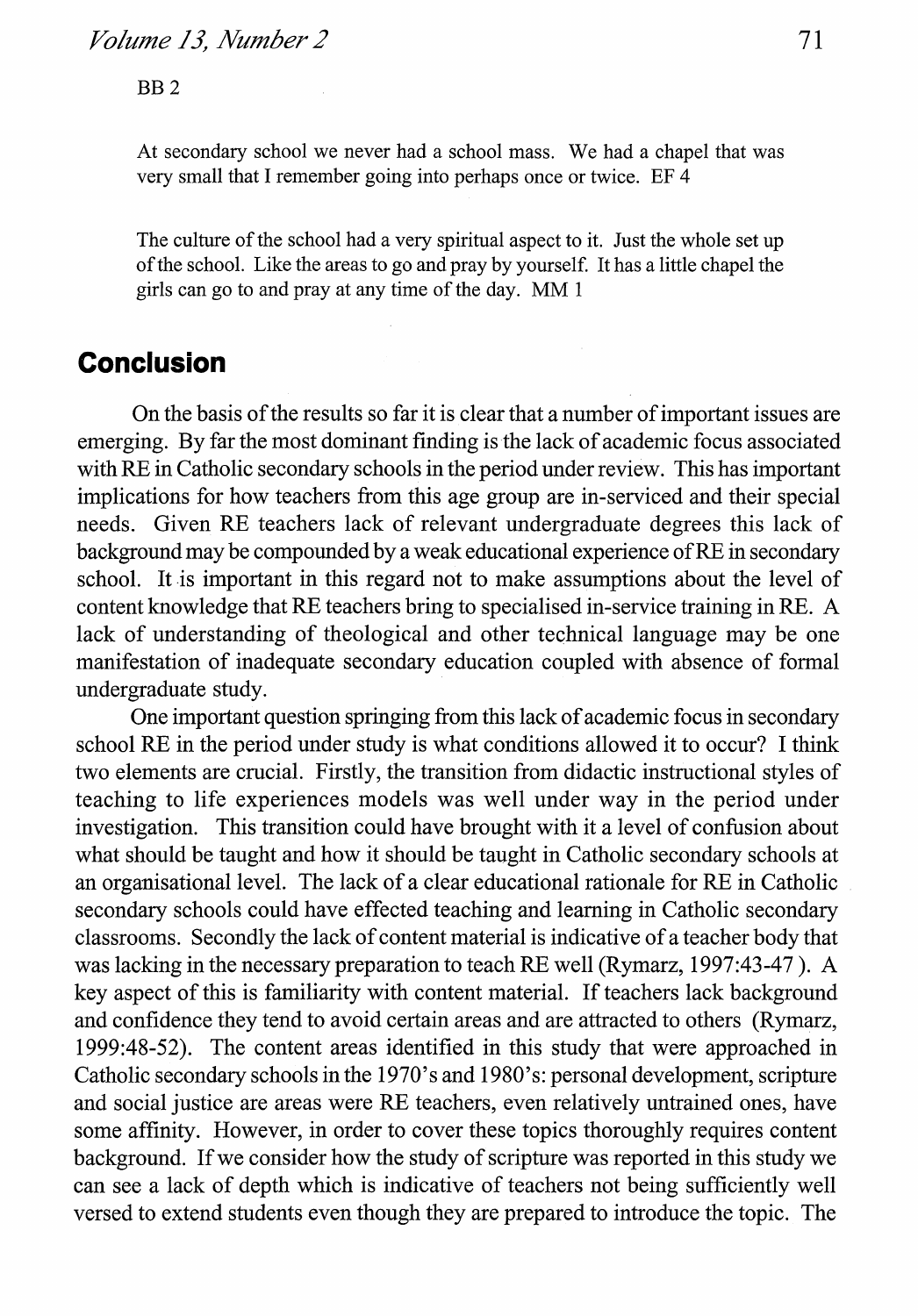## 72 *Australian Religion Studies Review*

same cannot be said for what has been loosely described as Catholic belief and practise. Teachers' lacking background and confidence are unlikely to venture into this area, especially at senior secondary level which may explain why some schools in this era did not offer RE at this level in an academic fashion.

The lack of academic focus also has important implications for the change in enculturation of young Catholics that can be traced back to the 1970's. The lack of impact that RE had on students from this era is a strong indicator of the collapse of an all-embracing Catholic culture. If we regard the Catholic school in general and the RE curriculum in particular as indicators of wider social forces we can see a culture and a way of belonging in profound transition. What was happening in the RE classroom had parallels in the parish, in the home and in many institutional aspects of Church life. This transition was not marked by a strong reaction but rather a more pervasive falling away which did not provoke strong responses. One can speak here of an evolution rather than a revolution. This change in identity and lack of strong response to it can be seen in the image of the Catholic school in the period under study that is beginning to emerge here.

The sense of Catholic schools in this research is a not one where students feel threatened or uncomfortable. This is indicated by the positive responses of participants when noting the culture of the school and the overwhelmingly endorsement of school retreats. It is important to note, also, that the recollections of RE are not hostile or reactive. This sentiment was cogently captured in the following quote.

Well if I hated the stuff I'd remember it. Also if I really loved it I'd remember it. So obviously the stuff in Year 12 I loved. [In the other years] there's nothing in RE for me that sticks out apart from learning hymns. That's a memory of junior high school CF 6

For the participant quoted above recollections of RE were mixed. On the one hand, Year 12 was remembered with great fondness. The remaining, five years, however, did not leave, hymns aside, any lasting impression. This lack of impact that RE had for many students is well summarised by the following quote which labels the secondary RE experience as neutral.

My experience of Religious Education in secondary school was neutral. I had a pretty neutral feeling towards it because I don't remember a heap from it. NC 6

This idea ofRE as neutral has implication for the whole experience of growing up Catholic in 1970's and 1980's. What may distinguishes the post-conciliar Catholic from the generations before the Council and those effected by the transition from one era to another is their inability to engage the tradition even to the extent of reacting against it. The image of a generation not in rebellion or in conflict with an institutional Church but rather one that has not been sufficiently connected is a powerful one and certainly worthy of further investigation.